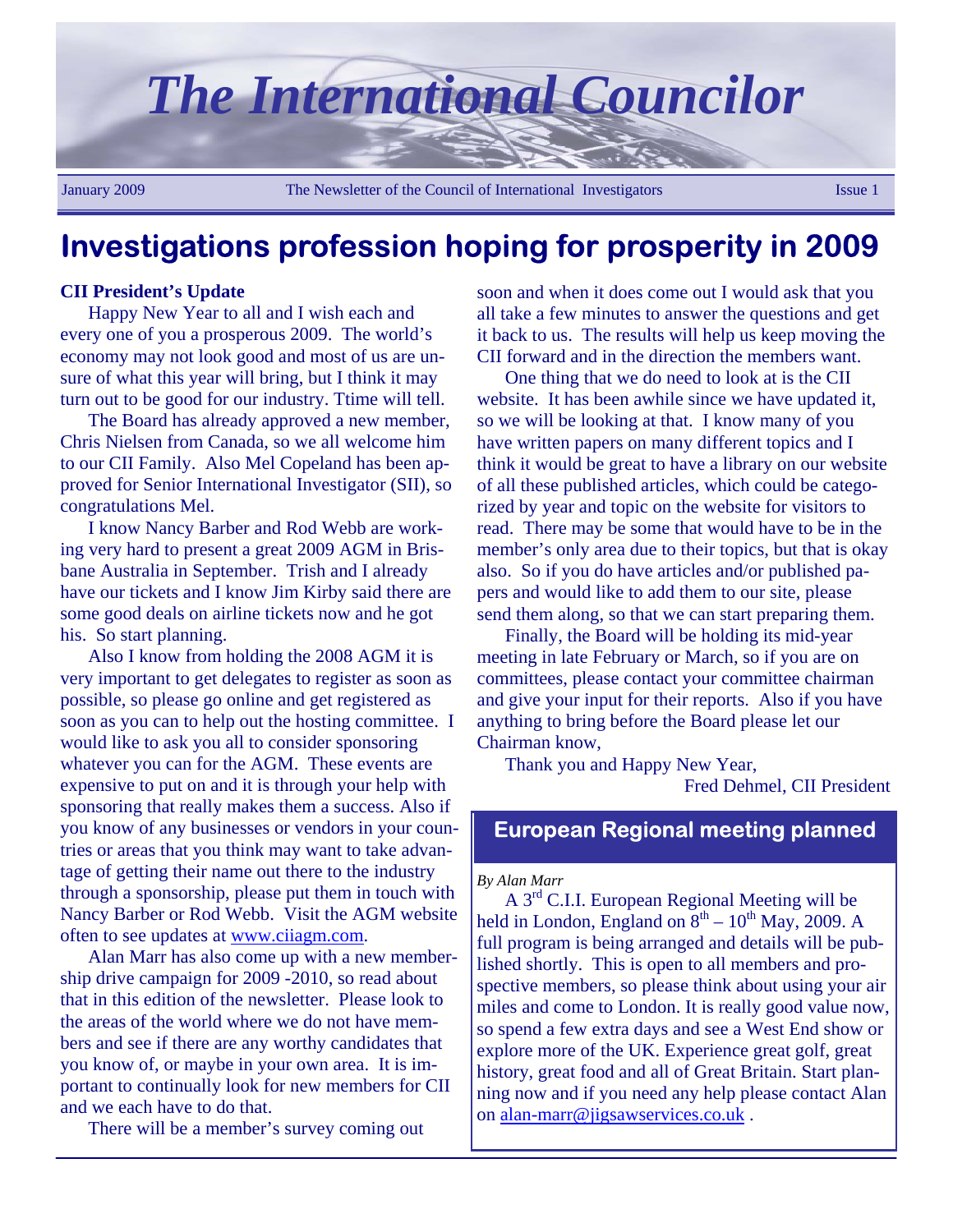## **Sarah brings her multi-tasking talents to the Council**

Whenever members of the Council have problems or need assistance with some of the day-to-day workings of the Council, chances are you may end up speaking with Sarah Luczyk. To that end, the Councilor asked Sarah to provide a short bio about herself and a photograph so we can get to know her better.

Sarah Luczyk, has over eight years of experience in association management both in the Seattle and Washington, DC areas. Her expertise includes:

- -meeting and event management;
- -board of directors liaison;
- -educational and certification program development, implementation and evaluation;
- -staff and volunteer recruitment and mentoring; and

-database and web site management.

Sarah served as Association Coordinator for SmithBucklin Corporation, the largest association management firm in the world. She worked with various trade and health associations including the Osteoarthritis Research Society International (OARSI), American Spice Trade Association (ASTA), Institute of Management Consultants USA (IMCUSA), and National Child Care Association (NCCA).

During her tenure with SmithBucklin Corp., Sarah helped associations increase membership and event registration as well as other revenue sources. She worked with corporation leaders on new client transition and was the co-chair of the Washington, DC office's Sharing Tips and Resources (STAR) committee where she coordinated with the Chicago office's committee on staff workshops and seminars.

Sarah relocated to the Seattle area in 2005 and served as Volunteer Coordinator for the Arboretum Foundation. She managed hundreds of volunteers for various events and projects, most notably the Arboretum Foundation's display garden at the Northwest Flower & Garden Show and FlorAbundance Spring Plant Sale, the largest plant sale in the Puget Sound region.

Sarah received her BS from Florida State University in Tallahassee, FL where she majored in Political Science with a minor in Communications. She and her husband, an IT systems analyst, are the



Sarah Luczyk says this photograph sums up her life these days - she has her hands full with her twin boys!

proud parents of one-year-old twin boys. They enjoy hiking, camping, biking, spending time with family, and traveling.



### **YOUR FAST SOURCE IN EU** since 1978

**Detectiv Consulting International GmbH** 



### **GI: Insurance Fraud Service**

CEO: Juergen Fritz Hebach (Member of BA CII WAD) Fon: +49 171 410 74 11 / Fax: +49 30 433 533 1 Internet: dci@insurancefraudservice.com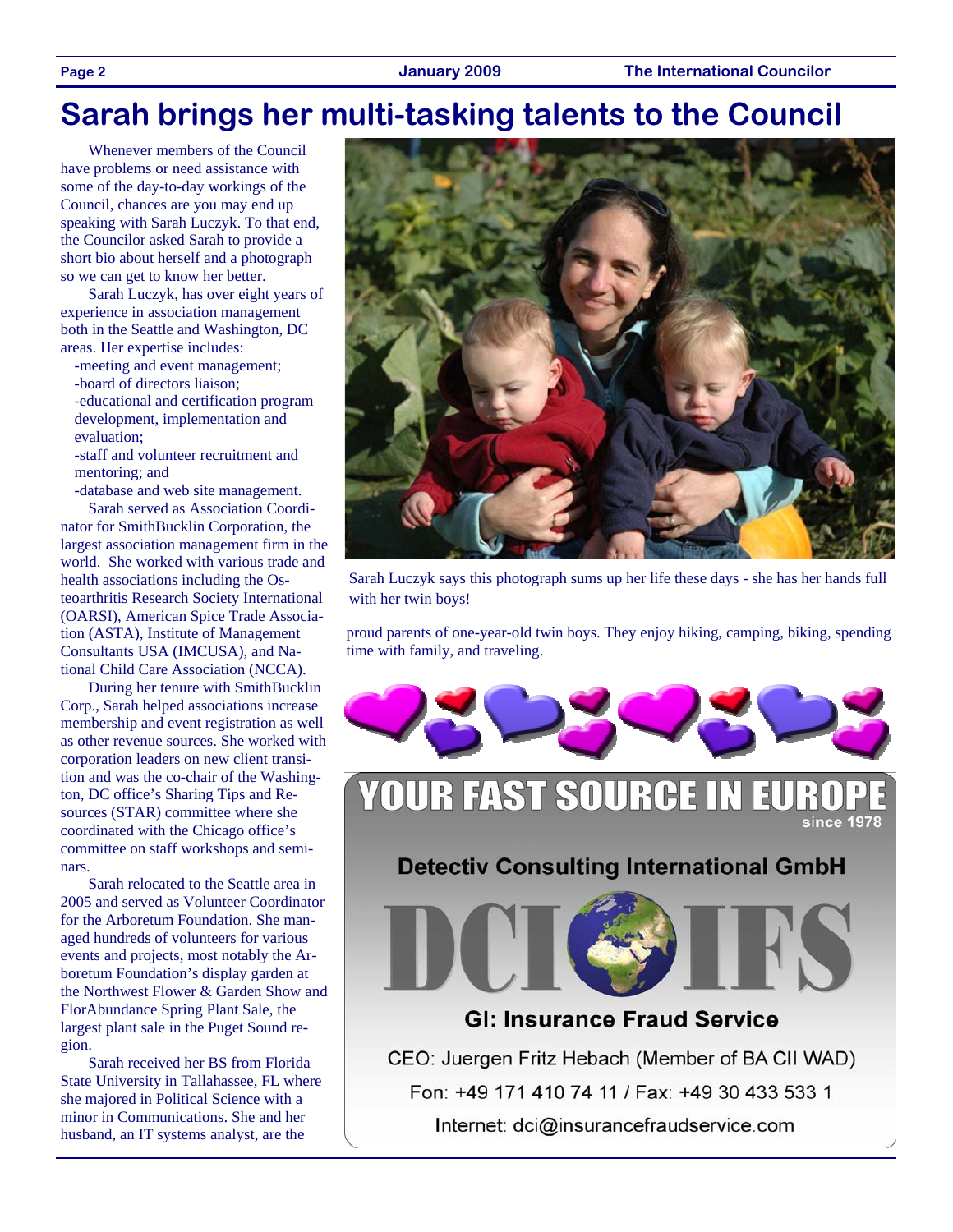## **Acquisition creates new Canadian investigations group**



**Above, the Canpro Global Management Team and to the right, Robert Burns, the new CEO of Canpro Global Services.** 

#### *By Ken Cahoon*

CII members Ken and Kevin Cahoon are part of the new Canpro Global Services Group and the acquisition of Bison Security Group includes CII member Lance Saunders.

Canpro Pacific Services Inc. is a licensed, bonded and insured investigation, protection and security consulting agency located in the Vancouver area of British Columbia, Canada providing quality information services to clients in Canada and internationally.

One year ago Canpro Global Services Inc., announced that it had acquired Shepp Johnman Investigations, FBIG Incorporated, Canpro Pacific Services Ltd. and Bison Security Group including their ConfidenceLine and pre-employment screening services. Upon receipt of the requisite regulatory approvals and licenses, these combined organizations, dating back to 1975, have become one –CanPro Global, an investigative service and risk mitigation company, effective September 1st, 2008. Canpro Global is a Canadian owned and operated company that is regulated under Industry Canada and various provincial licensing legislation.

#### **Robert Burns, President**

As the president of CanPro Pacific Services Inc., Robert brings over 20 years of real world experience in human safety and personal security. He is responsible for coordinating much of the company's activities and corporate direction. Robert's experience includes threat assessment and threat management, security consulting, and he is operationally involved with increasing human safety through preventive, pro-active and insightful solutions. Robert is a frequent speaker and lecturer on these topics. He has provided services locally, nationally, and internationally, including in the USA, Mexico, and Africa.

Robert previously sat on the Education and Training Committee of the Private Investigators Association of BC, and assisted in the development of courses and delivery. He holds a Diploma in Criminal Justice, Citation in Public and Private Safety, and has completed numerous intensive training and educational courses relating to security applications.

**Ruth Hoffman would like everyone to know that she will no longer use G.H. Hoffmann Senior Limited as her trading name. As of January 2009 she will conduct business as Ruth Hoffmann International Research.**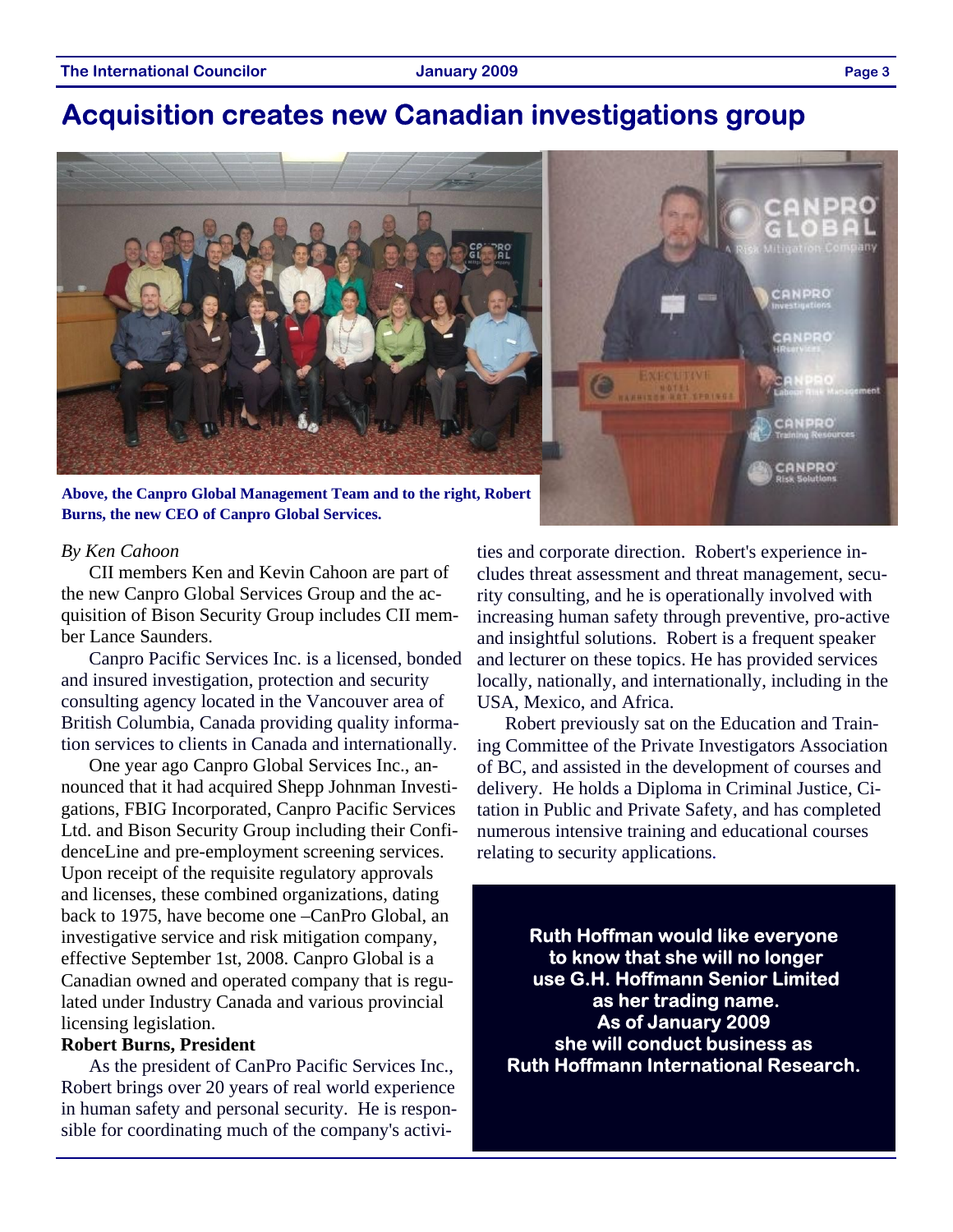## **Industry of Private Investigations progresses in China**

#### *By Jack Chu*

China has become even more popular since the United State's financial crisis rippled out and affected the world economy. The Chinese government would like the GDP to continue to grow at 8% in 2009, which will help the world economy recover. More and more foreign investors, those who are from outside of China, have taken lessons on investing in China. There has been an increase in these lessons as many of the first investors failed to complete proper due diligence before investigation in China. People have shown a growing interest in investigations in China. I would like to share my 13 years experience conducting commercial investigations in the private sector, which was proceeded by serving 20 years in the Government Enforcement in China.

For private investigation services in China, we can go back for thousand years; however, the modern commercial investigation services begun in 1979. This is when the Chinese government enacted the Open Door Policy which allowed more foreigners to enter and invest in China.

**Before 1978--**The Chinese government conducted a Closed Door Policy since 1949 when the PRC was established. During that time period, no private investigations were needed as all of the companies and assets belonged to the government. Additionally, all people worked for the government. Personal files were transferred from one organization to another.

**Company and Assets—**All companies and assets belonged to the PRC government. They could be transferred from one organization to the other. Company background checks were not needed. There was also no need for asset chasing.

**Personal Record—**The personal files of Chinese citizen's was transferred from one organization to another. Personal records were filed by government organizations. Each family had their household record held at the local police station. The police station, then, was responsible for transferring all records. There was no need for pre-employment and personal profile during this time as all the personal data and records were controlled by the government.

**Criminal—** During this time, all people had a very poor standard of living and struggled daily for food. Despite the living situation, there was little criminal activity during this time. This may have been a result of the serious and permanent consequences of criminal activity. The Chinese government kept lifelong records on citizens, meaning that no crime would be forgiven or 'wiped clean' from the records. Even crimes committed as a minor would remain on record. Additionally, the Chinese Police built a very strong investigation system in China. They could carry out an investigation immediately and quickly find criminals.

**Business Dispute—**There were few business disputes and no need for legal support services as most of the deals were among government organizations.

**After 1979—**The Chinese government passed the Open Door Policy in 1979. There was a great deal of change that ensued. The GDP in 1978 was USD 70 Billion and has skyrocketed to 3,700 Billion in 2007. This is 52 times its value pre Open Door Policy. There has been more then 10% growth every year. A major contributor to this growth comes from investors from outside of

China, who have brought new knowledge and funds to China. As the economy has grown since 1979, so has the need for commercial investigations.

**Company background checks and asset chasing--**After 1979, many private companies were established in China. Additionally, numerous state-owned companies became private or teamed up with foreign companies to form joint ventures. False information flooded the market. At this point, it became imperative to have proper due diligence before investing or doing business with a local or foreign partner.

**Personal Record—**People's personal records are no longer controlled by the government. When people transfer jobs, it is now the responsibility of the new employer to perform all of the necessary pre-employment screenings or personal profiling in order to find a good candidate.

 **Criminal Record---**Companies now need to ask employees for their criminal record in order to prove their good integrity.

**Business Disputes---**There are more business disputes between business partners, business owner and their employees. All parties now need to show the court evidence in trials over business disputes; therefore, investigations are now necessary and routine.

**Intellectual Property Right Issue---**There were no Intellectual Property Right (IRP) issues in China before 1978; however, presently IRP issues have flooded all areas of the market. Not only have cases of infringement required investigation, but so have the overwhelming number of counterfeiting investigations. Most of the multinational companies that have invested in China have IPR issues. They spend a lot of money to hire investigation companies to work for them in order to collect evidence and conduct counterfeit raids.

**Fraud Case—**There have been reports of employees accepting kickbacks from local suppliers. Fraud investigation is needed to collect evidence for the top management team, who will then decide whether they will pass the case to police or just dismiss their employees.

**Marriage Case—**There is a great demand for marriage investigation. These investigations are used to collect evidence that is shown to the court for marriage disputes cases in China. **PI Industrial in China** 

**Great Opportunity**--There is now a great demand for investigations, which has opened up the opportunity for more people to work in the investigation industry. Some Private Investigation companies (PI) are owned by Chinese and firms are owned and managed by foreign professionals. The service standard varies greatly from one company to the other, as well as between individuals. There is a great opportunity and bright future for investigation professionals in China.

**Government Regulations—**The Chinese government will try to manage the security industry. They will also consider issuing investigation licenses to companies that meet a set of requirements. I think that business owners and professional practitioners also need to self-monitor and obey the regulations

*Continued on page 6*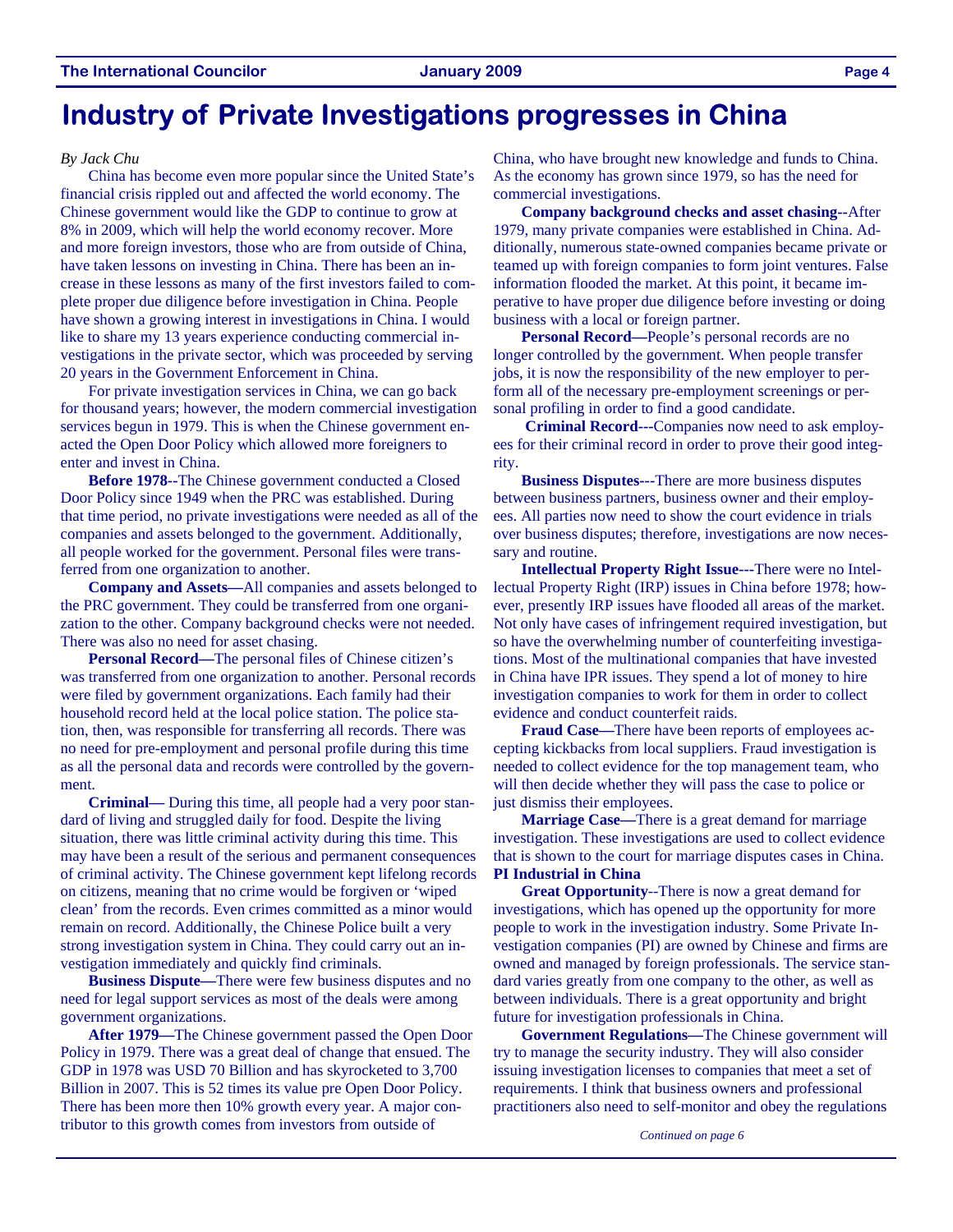#### COUNCIL OF INTERNATIONAL INVESTIGATORS

## AGM 2009

Surfers Paradise, Gold Coast, Queensland Australia September 1-5 2009

The conference will feature Internet Investigations and a Privacy Panel. The program being put together for the 2009 Annual General Meeting promises an outstanding range of speakers and subjects of interest to everyone.

#### **SHARING KNOWLEDGE AND PROFESSIONALISM**

The Meeting will provide the opportunity for investigators from round the world of different business practices and cultures and create a closer working relationship. The need for commercial investigative services has grown and to meet these demands, members need to regularly update their knowledge.

#### **VENUE AND LOCATION**

Pure white sands, surf beaches and the Blue Pacific Ocean... seventy kilometres of unspoilt coastline. The breathtaking Surfers Paradise skyline. In contrast, lush green tropical rainforest... a rolling hinterland. It's Australia's world famous Gold Coast. Always amazing, yet relaxing. A holiday or conference destination simply second to none.

The Meeting will be held in the Marriott Hotel Surfers Paradise, part of the international Marriot chain and one of the Gold Coasts premier convention venues. Located in Surfers Paradise, the Marriot is a 28 level five-star integrated resort, with rooms offering views of the Pacific Ocean, Hinterland and Nerang River. Centred around an aquatic playground, highlights include a saltwater lagoon, man-made coral reef with tropical fish, sandy beaches, freshwater pools and spas, waterslide, waterfalls and tropical gardens.

#### **ABOUT THE GOLD COAST**

The Gold Coast is indisputably Australia's most popular holiday destination.

With its signature 52 kilometers of golden surfing beaches in Surfers Paradise, world class resorts, award winning dining, amazing shopping and thrilling attractions Gold Coast has something for everyone and is a great family favorite.

The sub-tropical climate is ideal to take advantage of the myriad of leisure activities all year round. The Gold Coast is famous for its' theme parks, Movieworld, Dreamworld, Seaworld, White Water World all offer great entertainment for visitors of all ages.

While the beautiful backdrop of the coast, the hinterland, offers arts and crafts boutiques, stunning walks in National Parks, and wine testing in charming properties.

The Gold Coast nightlife is also something you can definitely look for, with many wonderful restaurants, funky bars and clubs, animated live music venues, in addition to the vibrant Conrad Jupiter Casino.

#### **TRAVEL AND ACCOMMODATION**

International carriers fly to Brisbane from America, European countries and Asia through Singapore. There's a wide range of accommodation in the Gold Coast including its selection of top rated hotels, motels, resorts & holiday family apartments, Gold Coast accommodation is vast in it's quality & price.

For further information contact: Rod Webb

Web: www.ciiagm.com Email: rtw@mwacoporate.com.au Tele: 61 8 9313 3100 Fax: 61 8 9313 3171

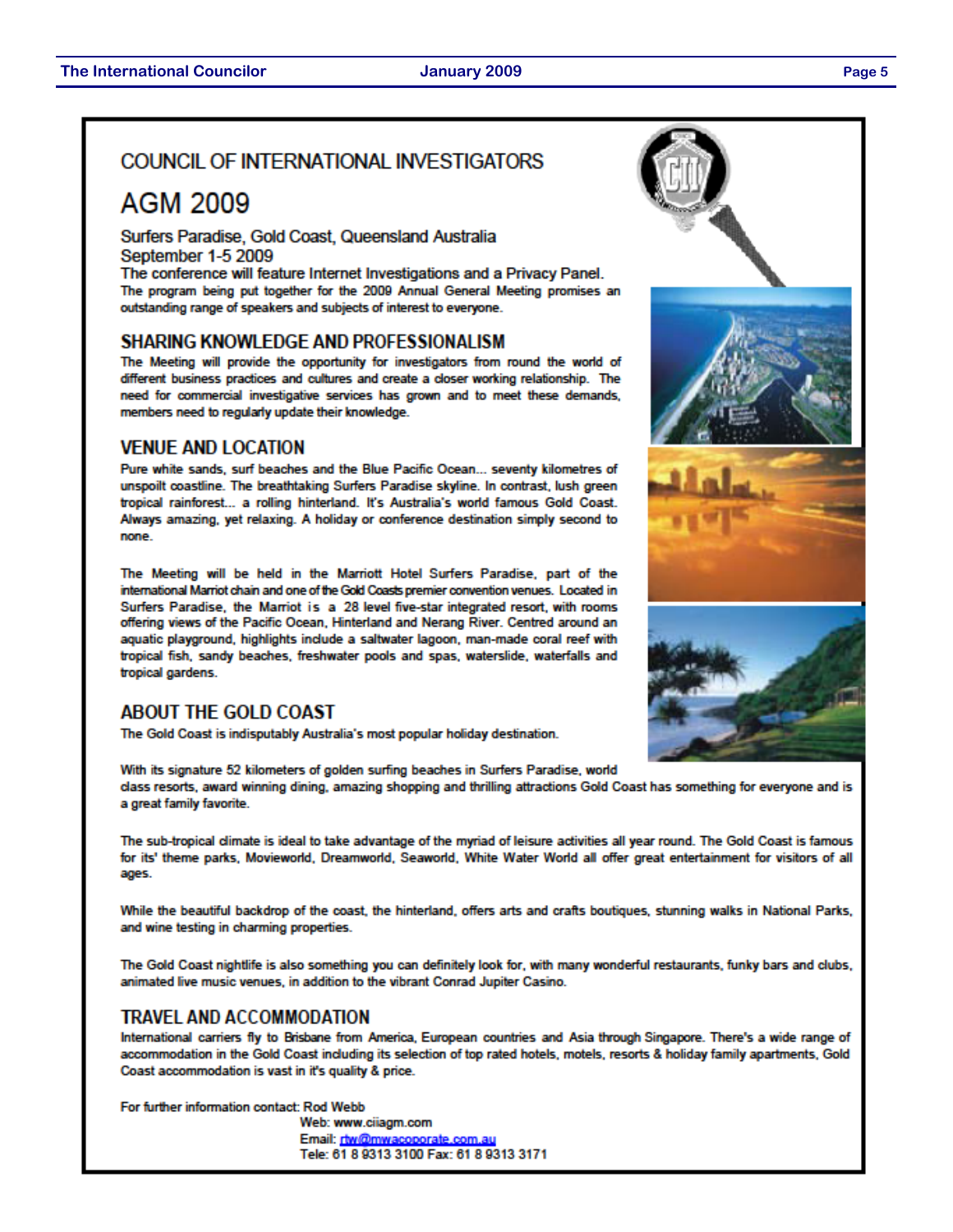## **Industry of Private Investigations progresses in China**

and laws in China. There is a possibility of establishing a Chinese Investigation Association in order to unite and regulate professionals in this industry.

**Challenges--**The challenge for PI firms or investigation professionals in China is to provide cost-effective service at a high quality level. The investigation professional in China also needs to learn from their counterparts in other countries. As a profession, we need to understand the international standards and put them into practice with accordance of the local culture.

There is long way for us to go in order to reach the high demands of the market, as well as to provide high quality service that exceeds our customer's expectation. As a pro-

*Continued from page 6* fession, we also need to demonstrate the good integrity we hope to see in investors and business partnerships.

> **Association—**In my personal experience, I have acquired new knowledge and a better understanding of the profession on a global level by attending American Society of Industrial Security (ASIS), Council of International Investigators (CII) and World Associate of Detectives (WAD) conferences and meetings with counterparts from other countries. Like me, a lot of them have worked in the law enforcement industry prior to a career change to the private investigation sector. Hopefully we can take our diverse background experience and knowledge and continue to contribute to the society by working hard and developing our professional expertise.

> > *Jack CHU, President RA Consultants Ltd.*



**Raul Fat, and Eddy Sigrist at the Halifax Gala Ball.** 



**Above: Janice Ellis, and Charles Rahn get all gussied up for the Gala Event in Halifax.** 

# **"More good women and men by 2010"**

**Mel Copeland of Lapinjärvi, Finland has been granted approved status to SII (CII Senior International Investigator).** 

CII President Fred Dehmel has announced the kick off of another new membership drive, spearheaded , as usual by our Regional Director, Alan Marr. The slogan above is Alan's new membership slogan for 2010. As an incentive to the membership to go out and locate new members for CII the President is announcing that anyone who brings in a new member will be entered in a draw for a free registration at the Australia AGM or a free full page ad in the CII Councilor.

Every time a member recommends a potential member that is subsequently approved by the Board, they will receive one ballot. The President will draw one ballot at the Australia AGM and the winner will receive their choice of a free registration at the AGM or a free full page ad in the Councilor.

So make this the year we find new members in out of the way countries and in places where we have no representation.

So gather up all your contacts, see who you feel would be a good fit with CII, and start increasing your chances to win a free registration to our Australia AGM!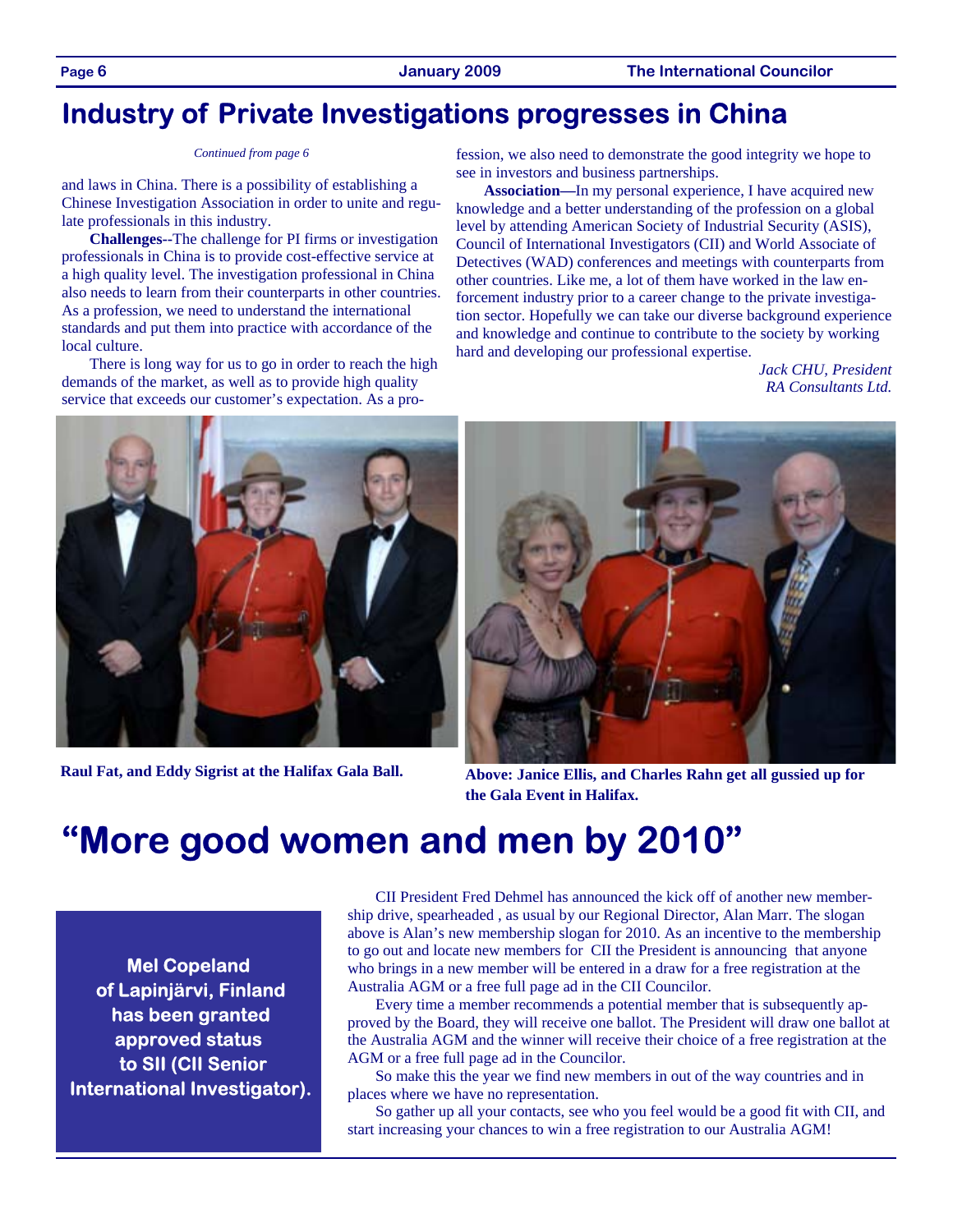Page 7 **December 2009** The International Councilor

# **Regional Directors 2008-2009**

| 01 CANADA EAST                                    | <b>Trish Dehmel</b>                         | tdehmel@csilimited.com               |  |  |
|---------------------------------------------------|---------------------------------------------|--------------------------------------|--|--|
| 02 CANADA CENTRAL                                 | <b>Brian King</b>                           | bking@king-reed.com                  |  |  |
| 03 CANADA WEST                                    | Ken Cahoon                                  | ken.cahoon@canproglobal.com          |  |  |
| 04 USA NORTHEAST                                  | <b>Robert Kresson</b>                       | bk@empireinv.com                     |  |  |
| 05 USA SOUTHWEST                                  | <b>William Lowrance</b>                     | wblowrance@verizon.net               |  |  |
| 06 GREAT LAKES                                    | <b>Glenn Eiden</b>                          | geiden@comcast.net                   |  |  |
| 07 USA CENTRAL                                    | <b>Jim Sweeney</b>                          | jim@sweeneyinc.com                   |  |  |
| 08 USA WEST                                       | Paneen Allen                                | paneenallen@msn.com                  |  |  |
| 09 AUSTRIA, HUNGARY, SWITZERLAND,<br><b>ITALY</b> | <b>Bernard Maier</b>                        | office@bm-investigations.at          |  |  |
| 10 NETHERLANDS,<br><b>BENELUX COUNTRIES</b>       | <b>Eddy Sigrist</b>                         | esigrist@aristeed.com                |  |  |
| 11 CARIBBEAN, SOUTH AMERICA                       | Maurice C. Amres                            | geb@solutions2000.net                |  |  |
| 12 CENTRAL AMERICA                                | Seth Derish                                 | seth@privateeyes.com                 |  |  |
| 13 IRELAND, N IRELAND                             | Alan Marr                                   | alan-marr@jigsawservices.co.uk       |  |  |
| 14 SCOTLAND, ENGLAND                              | Alan Marr                                   | alan-marr@jigsawservices.co.uk       |  |  |
| 15 SPAIN & PORTUGAL                               | Alan Marr                                   | alan-marr@jigsawservices.co.uk       |  |  |
| 16 FRANCE                                         | Joel Auribault                              | <u>ira@agence-investigations.com</u> |  |  |
| 17 SCANDINAVIA                                    | <b>Gard Westbye</b>                         | post@ope.no                          |  |  |
| 18 BELGIUM                                        | Michel de Kort                              | mdk@dekort-partners.be               |  |  |
| 19 GERMANY, E. EUROPE                             | Jurgen F. Hebach                            | fritz.cii-berlin@web.de              |  |  |
| 20 ISRAEL                                         | Jacob Lapid                                 | lapidim@bezeqint.net                 |  |  |
| 21 INDIA                                          | Pawanjit Ahluwalia                          | pawan@premiershield.net              |  |  |
| 22 SINGAPORE, SE ASIA, VIETNAM                    | Ponno Kalastree                             | p.kalastree@mainguard-intl.com.sg    |  |  |
| 23 HONG KONG, KOREA                               | Li Fuk Ki                                   | lifk@biznetvigator.com               |  |  |
| 24 CHINA                                          | Hai Yang                                    | cn@sbcs.com.cn                       |  |  |
| 25 JAPAN                                          | Kenji Ohara                                 | mission@olive.ocn.ne.jp              |  |  |
| 26 AUSTRALIA, NEW ZEALAND                         | Rodney Webb                                 | rtw@mwacorporate.com.au              |  |  |
| 27 ALBANIA, GREECE, TURKEY, CYPRUS                | Alan Marr                                   | alan-marr@jigsawservices.co.uk       |  |  |
| 28 NORTH AFRICA                                   | Alan Marr<br>alan-marr@jigsawservices.co.uk |                                      |  |  |
| 29 CENTRAL AFRICA                                 | Alan Marr                                   | alan-marr@jigsawservices.co.uk       |  |  |
| 30 SOUTH AFRICA                                   | Peter Grant                                 | petergrant@criskinternational.com    |  |  |

## **GET INVOLVED — BE A DIRECTOR FOR YOUR AREA**